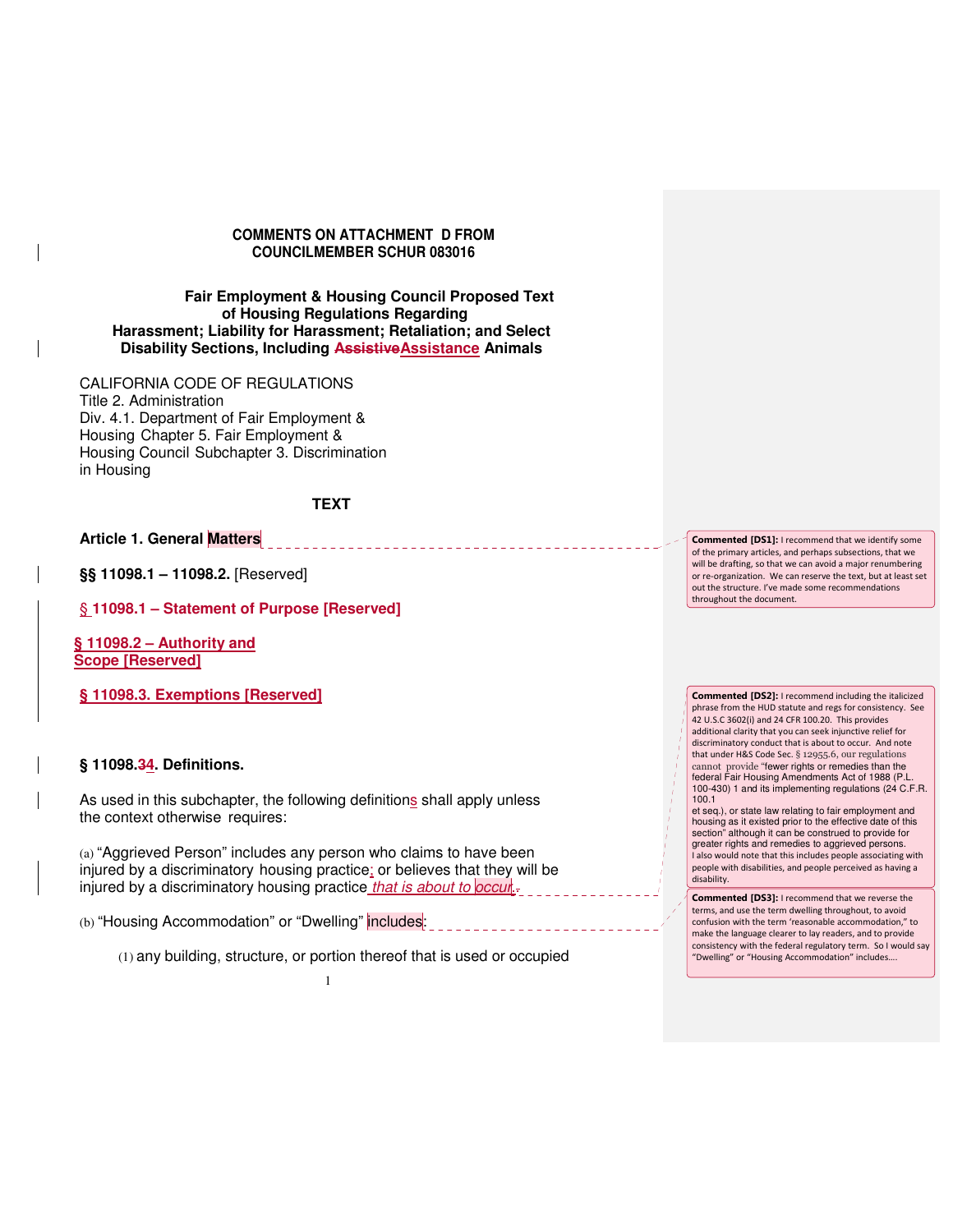as, or designed or intended to be used or occupied as, a home, residence, or sleeping place by one person who maintains a household or by two or more persons who maintain a common household, and includes all public and common use areas associated with it, if any;

(2) any vacant land that is offered for sale or lease for the construction of any building, structure, or portion thereof intended to be used or occupied as a residence; or

(3) all Ddwellings includes but is not limited to all dwellings covered by the federal Fair Housing Act, 42 U.S.C. Sec. 3601 et seq.; such assingle family homes; apartments, condominiums, rooms, singleroom occupancy hotel rooms, transitional housing;, supported housing<sub>is</sub> residential motels or hotels, including single room occupancy hotels; boardinghouses, ; shelters; cabins and other structures housing migrant farmworkers; hospices; manufactured homes;, mobile homes and mobile home spaces;, floating homes and floating home spaces, communities and live aboard marinas; $\frac{1}{2}$ bunkhouses;, and recreational vehicles used as a home or residence; and group and congregate living arrangements, whether licensed or unlicensed, such as dormitories, group homes, supported housing, drug and alcohol sober living homes and treatment homes, and long term care nursing homes and facilities.

Commented [DS4]: These proposed additions/modifications are also in the recommendations from Housing Committee 2.

 $\mathfrak{Z}$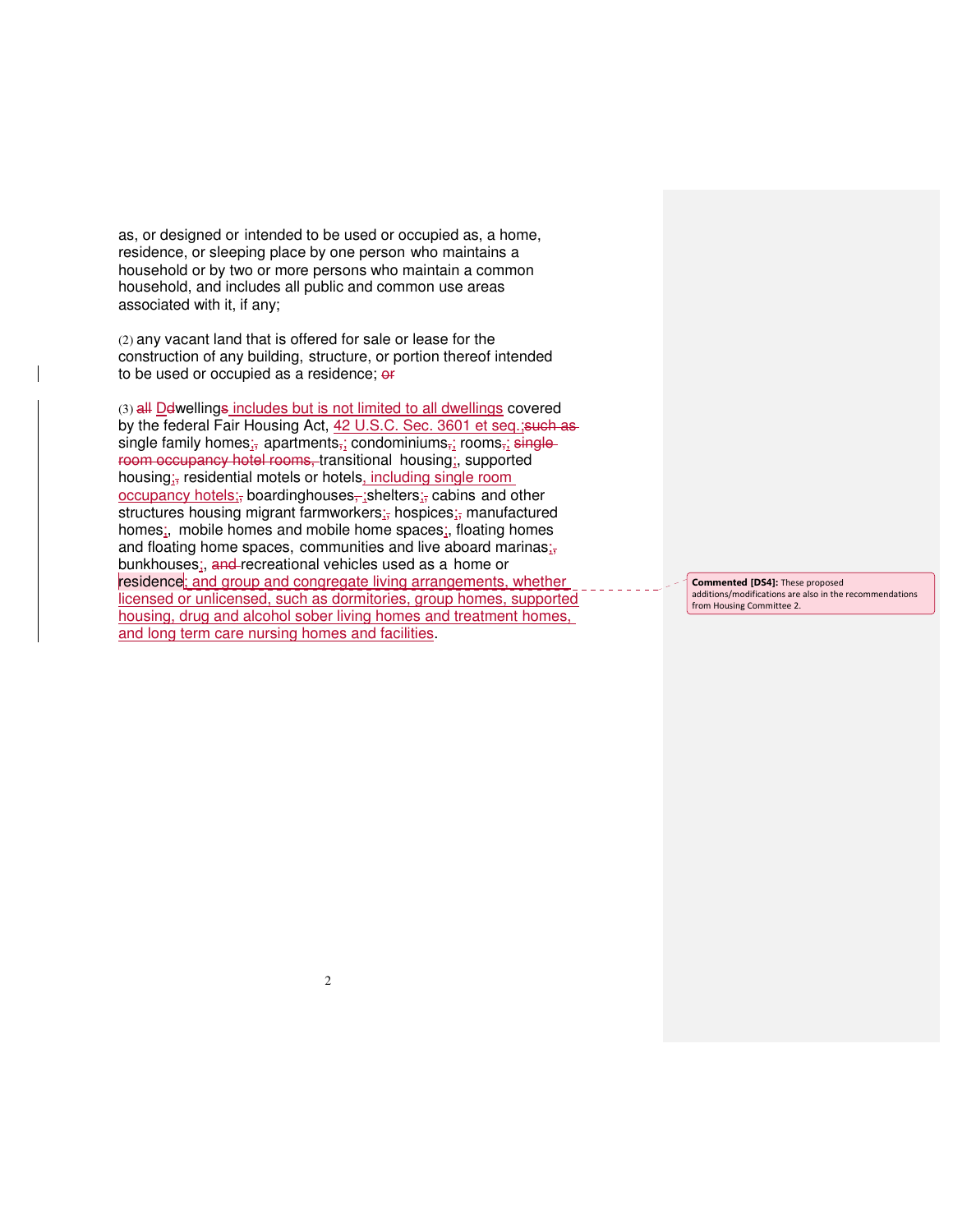(c) "Housing provider" includes "owner" and "person" as those terms are defined in Government Code section 12927.

Note: Authority cited: Section 12935(a), Government Code. Reference: Sections 12920, 12921, 12927, and 12955, Government Code.

### **§ 11098.4. Liability for Discriminatory Housing Practices.**

(a) Direct Liability.

(1) A person is directly liable for:

(A) The person's own conduct that results in a discriminatory housing practice.

(B) Failing to take prompt action to correct and end a discriminatory housing practice by that person's employee or agent, where the person knew or should have known of the discriminatory conduct.

(C) Failing to fulfill a duty to take prompt action to correct and end a discriminatory housing practice by a third-party, where the person knew or should have known of the discriminatory conduct. The duty to take prompt action to correct and end a discriminatory housing practice by a third-party can be derived from an obligation to the aggrieved person created by contract or lease (including bylaws or other rules of a homeowners association, condominium, or cooperative), or by federal, California, or local law.

(2) For purposes of determining liability, prompt action to correct and end the discriminatory housing practice may not include any action that penalizes or harms the aggrieved person, such as eviction.

(b) Vicarious Liability. A person is vicariously liable for a discriminatory housing practice by the person's agent or employee, regardless of whether the person knew or should have known of the conduct that resulted in a discriminatory housing practice, if the discriminatory housing practice is committed within the scope of the agent or employee's employment or agency.

Commented [DS5]: I recommend that the primary term be "Person", and that "Person" include "owner" and "Housing provider" as subcategories. The use of the term "housing provider" as an overall term will be very confusing in a number of situations, such as where we are discussing blockbusting, real estate sales and transactions, lending, and governmental land use practices. See also sections such as 11098.4, where "person" should be the broadest possible definition.

This is consistent with the definition pf "person" in Sec. 12927, which defines "owner" as a subset of person and does not use the term "housing provider." I cannot find the term "Hsg Provider" in FEHA or FHA, but may have missed it.

I recommend that we add narrower definitions of "owner" and "housing provider" that are more consistent with the statute and those terms as commonly used, to be used when discussing particular discriminatory acts where those terms are relevant. See the definitions recommended by Housing Committee 2 for use in their sections. In addition, HUD uses the term "person in the business of selling or renting dwellings", which might be closer to what we usually mean by housing provider? See the proposed definitions for "Housing Provider", "owner" and Person" from Housing Committee 2, which we needed for our sections.

Commented [DS6]: I recommend that this section be the next Article, labeled Discriminatory Housing Practices, and that we reserve some sections before this to describe covered practices. These seem to fall within substantive regulations, not the Introductory "general matters".

Commented [DS7]: The draft repeatedly uses the term Discriminatory Housing Practice without a definition. Can we provide one? See the definition of Housing Practice submitted by Housing Committee 2, as needed for our sections. FHA defines a "discriminatory housing practice" as "an act that is unlawful under" any of the sections of the act. 42 U.S.C. 3602(f)

Commented [DS8]: This last phrase is not found in the federal regulations. I recommend deletion. There may be situations outside the scope or agency/employment for which the person should still be vicariously liable. If we do leave the last phase in, it needs to have a parallel construction, as I have edited.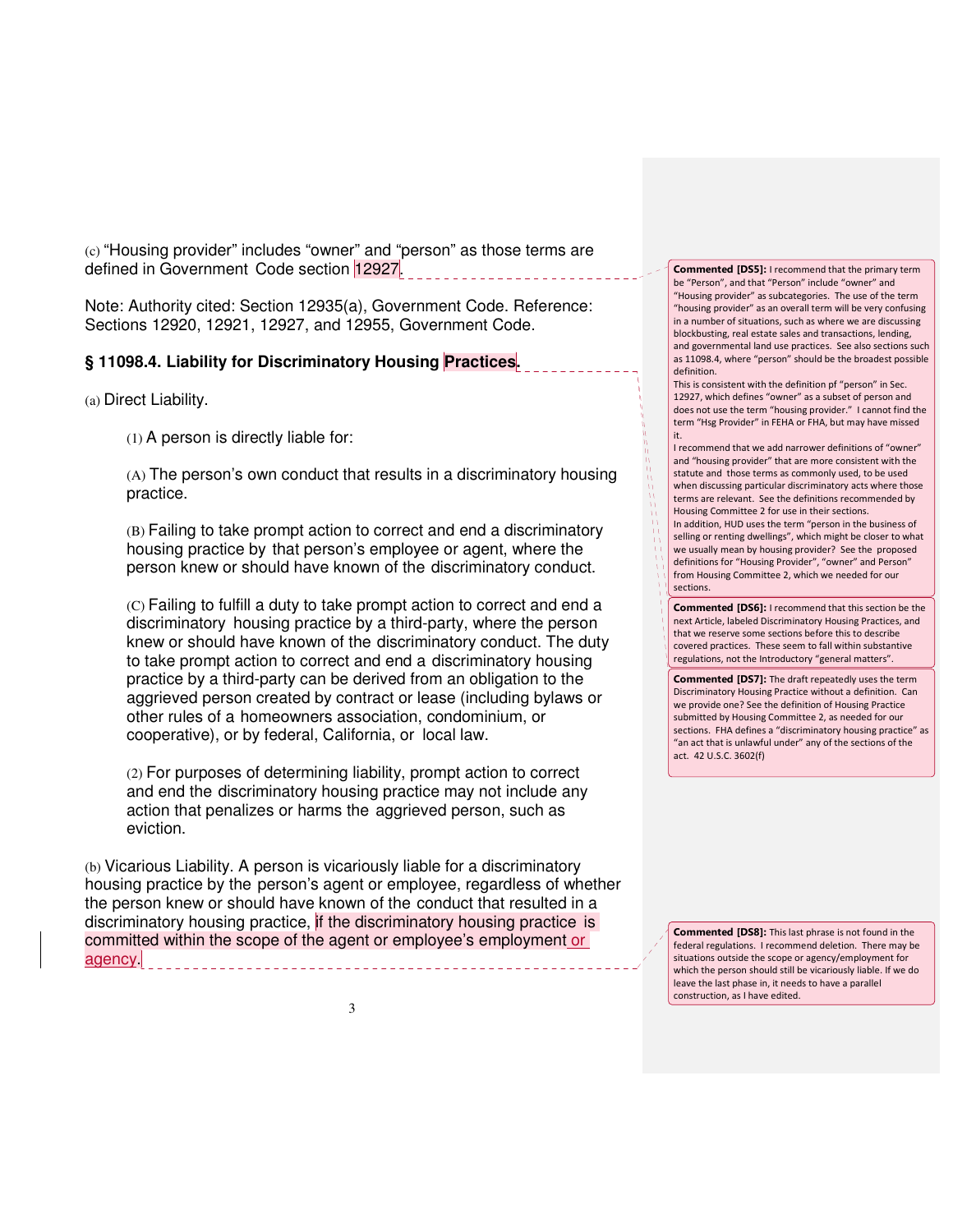(1) Whether a discriminatory housing practice occurs within the scope of employment or agency is a question of fact. However, a discriminatory housing practice can be found to occur in the scope of employment or agency even if it violates an employee's or agent's official duties, does not benefit the employer or principal, is willful or malicious, or disregards the employer's or principal's express orders.

(2) An agent or employee shall be considered to be acting within the course and scope of the employment or agency relationship if his or her discriminatory housing practice occurs incidental to the agent's or employee's job-related tasks. This includes, but is not limited to, being on the premises of a dwelling for work-related reasons such as conducting repairs.

Commented [DS9]: These two subparagraphs are not in the HUD regulations. If we believe they accurately represent the law, I recommend that be revised to cover agents as well as employees, to be consistent with the main paragraph, and I have provided edits to that effect.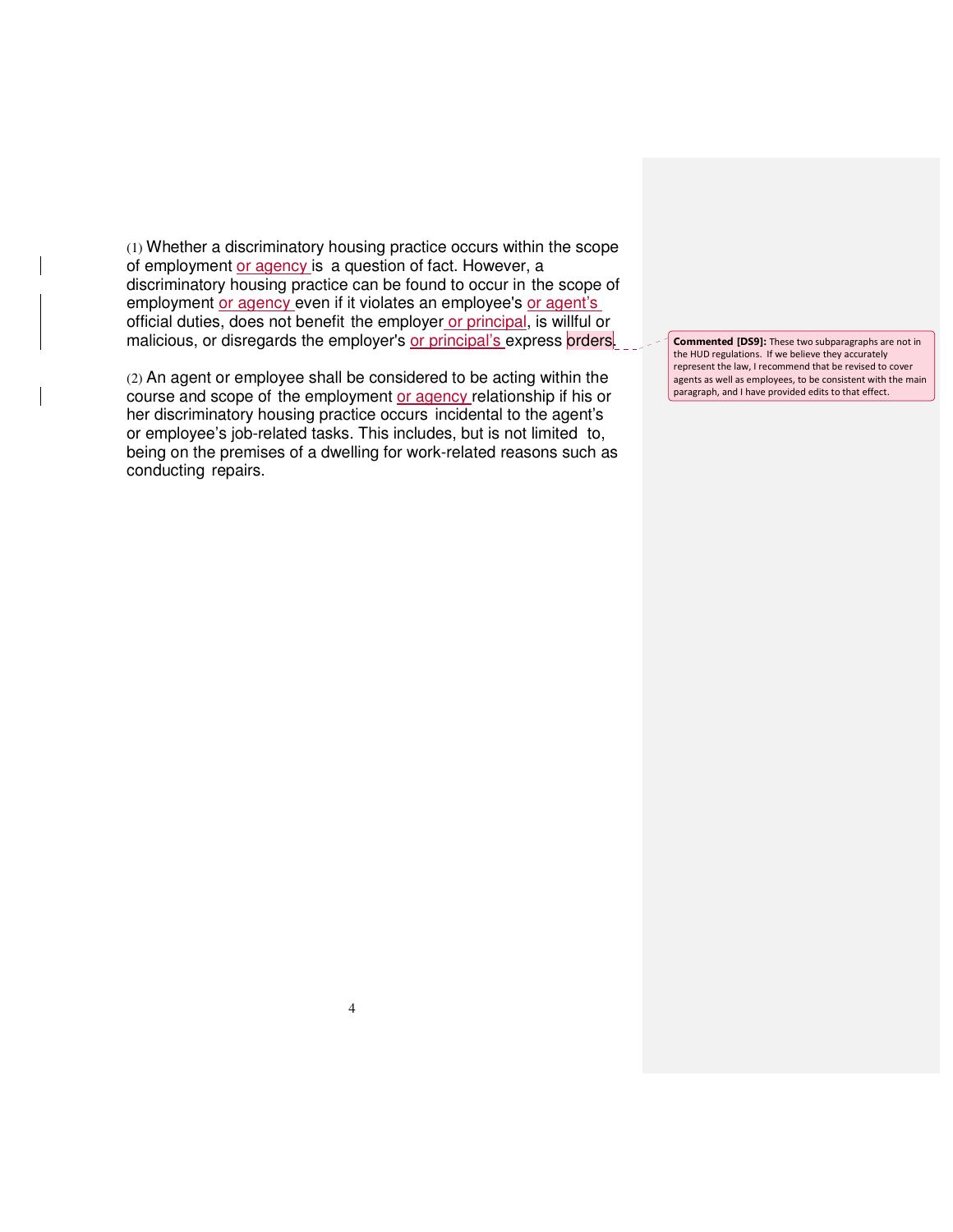(c) A person may be directly liable for a discriminatory housing practice, regardless of whether the person's employer or principal knew or should have known of the conduct or failed to take appropriate corrective action.

Note: Authority cited: Section 12935(a), Government Code. Reference: Sections 12920, 12921, 12927, and 12955, Government Code.

# **Article 2. Harassment and Retaliation**

# **§ 11098.5. Harassment.**

(a) Quid pro quo and hostile environment harassment because of a protected class may violate various provisions of FEHA, depending on the conduct. The same conduct may violate one or more of these provisions 4 shall be unlawful for a housing provider to harass any person in connection with the sale or rental of a dwelling on account of a person's membershipin a protected class. Harassment includes conduct which deprives or interferes with the right to live in a discrimination-free housing environment. Harassment includes both quid pro quo harassment and hostile environment harassment.

(1) Quid pro quo harassment. Quid pro quo harassment refers to an unwelcome request or demand to engage in conduct where submission to the request or demand, either explicitly or implicitly, is made a condition related to any of the following: the sale, rental or availability of a dwelling; the terms, conditions, or privileges of the sale or rental, or the provision of services or facilities in connection therewith; or the availability, terms, or conditions of a residential real estate-related transaction; or land use actions by government. An unwelcome request or demand may constitute quid pro quo harassment even if a person acquiesces in the unwelcome request or demand.

(2) Hostile environment harassment. Hostile environment harassment refers to unwelcome conduct that is sufficiently severe or pervasive as to interfere with any of the following: the availability, sale, rental, or use or enjoyment of a dwelling; the terms, conditions, or privileges of the sale or rental, or the provision or enjoyment of services or facilities in connection therewith; or the availability, terms,  $\theta$ fconditions of a residential real estate-related transaction. or land use Commented [DS10]: I believe we should reserve some articles for the primary sections describing and regulating different types of discriminatory conduct, perhaps tracking the federal regulations and/or 12955. One possibility is: Article 3: Sale and Rental of Property Article 4: Real Estate Transactions Article 5: Loans and Financial Transactions Article 6: Inquiries, Advertising and Statements Article 7: Blockbusting

- Article 8: Disability Discrimination Article 9: Source of Income Discrimination
- Article 10: Aggregate Income
- Article 11: Senior Housing Discrimination
- Article 12: Land Use Practices

Article 13: Harassment and Retaliation (which would apply to all of the above)

Commented [DS11]: This definition is too narrow, as it applies by its terms only to sales or rentals. I recommend we use the term person, applying it broadly to all discriminatory conduct, as we did in the preceding section. I have suggested the language from the federal regulations, which is broader.

Commented [DS12]: The proposal uses protected class and protected basis. See the proposed Definition of "Protected Classes" submitted by Housing Committee 2, as needed for our sections.

Commented [DS13]: We need to define this term. See recommendation by Housing Committee 2, as we also use this term in our sections.

Commented [DS14]: Since the California statute has stronger language on land use, I recommend we include this here to be explicit harassment of any kind is prohibited in the context of local government land use regulation.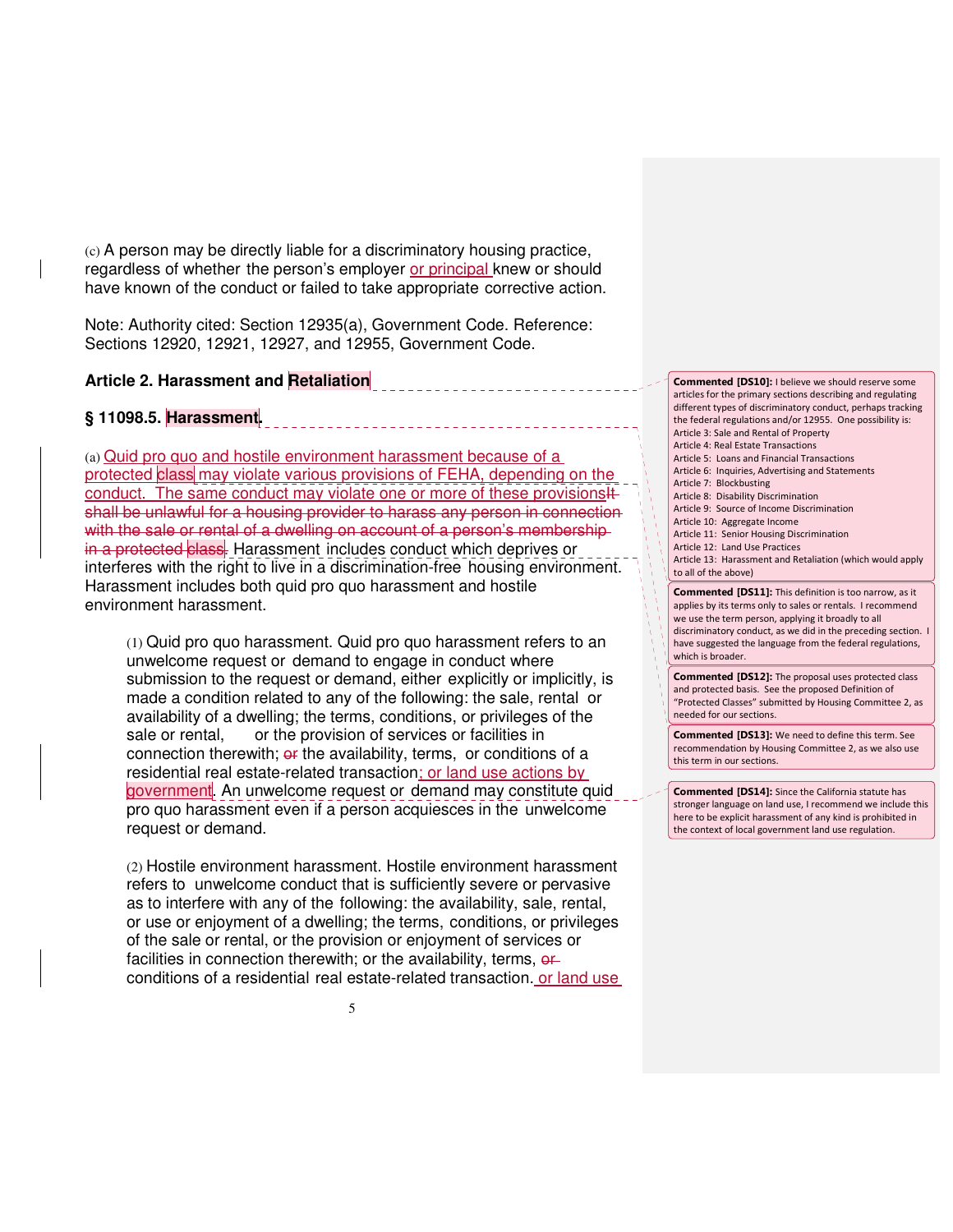actions by government. Hostile environment harassment does not require a change in the economic benefits, terms, or conditions of the dwelling or housing-related services or facilities, or of the residential real-estate transaction.

(A) Whether hostile environment harassment exists depends upon the totality of the circumstances.

(B) The severity of the harassment is judged from the perspective of a reasonable person in the aggrieved person's position, considering all the circumstances. 

(C) Factors to be considered to determine whether hostile environment harassment exists include, but are not limited to, the nature of the conduct, the context in which the incident(s) occurred, the severity, scope, frequency, duration, and location of the conduct, and the relationships of the persons involved.

Commented [DS15]: Since the California statute has stronger language on land use, I recommend we include this here to be explicit that harassment of any kind is prohibited in the context of government land use regulation as well as other covered conduct.

Commented [DS16]: This paragraph is not in the HUD regulations, and I recommend deletion, in the absence of clear case law authority.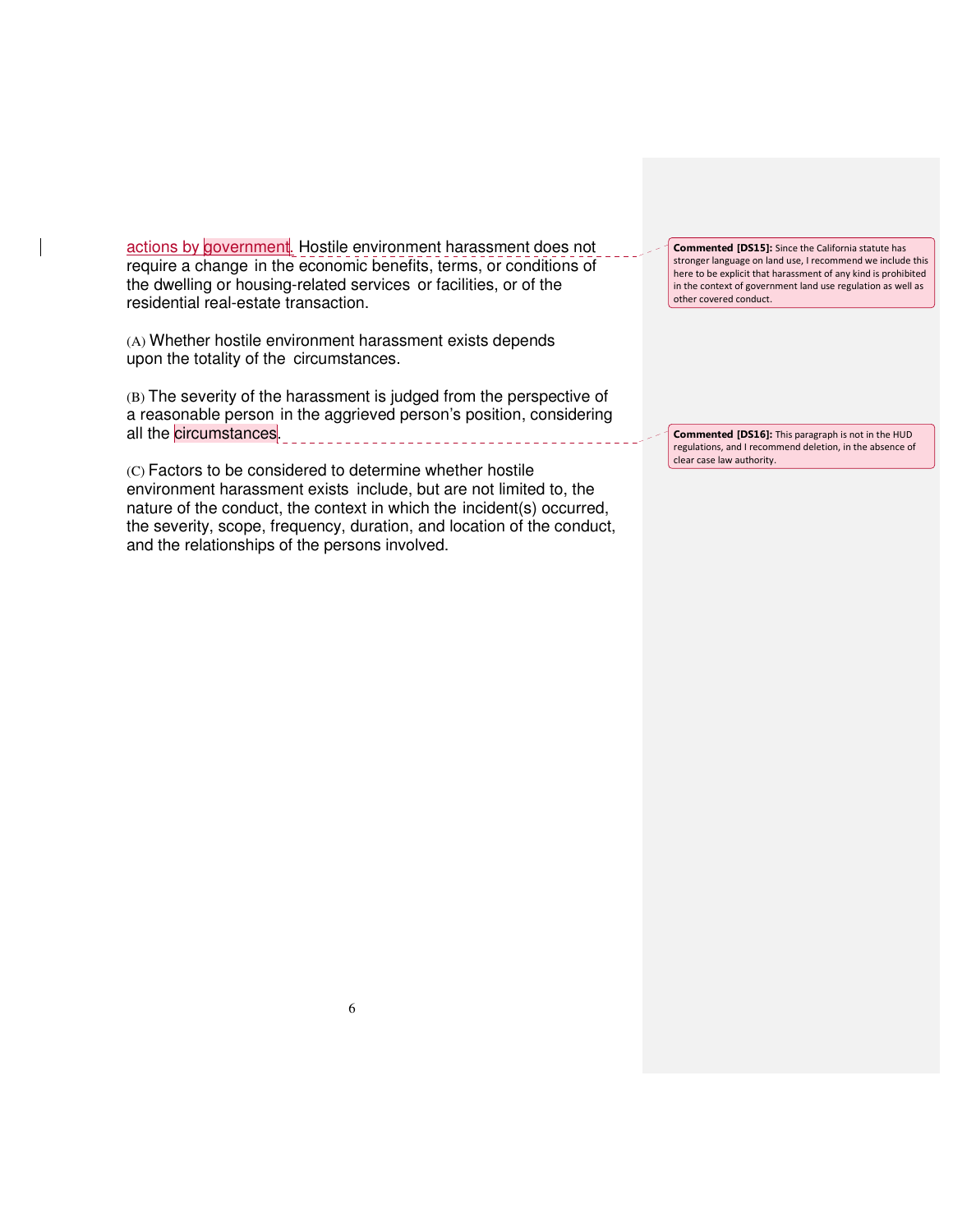(D) Evidence of psychological or physical harm is relevant in determining whether a hostile environment was created, as well as the amount of damages to which an aggrieved person may be entitled. However, neither psychological nor physical harm must be demonstrated to prove that a hostile environment exists.

(E) A single incident of harassment because of a protected class may constitute a discriminatory housing practice, where the incident is severe, or evidences a quid pro quo.

(E) (F) Title VII affirmative defense. The affirmative defense to an employer's vicarious liability for hostile environment harassment by a supervisor under Title VII of the Civil Rights Act of 1964 does not apply to cases brought pursuant to the housing discrimination provisions of FEHA.

(b) Harassment in housing includes, but is not limited to:

(1) Verbal harassment, e.g. epithets, derogatory comments or slurs related to membership in a protected <mark>classbasis</mark>;

(2) Physical harassment, e.g. assault, impeding or blocking movement, or any physical interference with normal movement, when directed at an individual related to membership in a protected basis;

(3) Visual forms of harassment, e.g., derogatory posters, cartoons, drawings, writings, or other documents related to membership in a protected basis;

(4) Unwelcome sexual conduct, or other unwelcome conduct, linked to the person's sex, gender, sexual orientation.;

(5) Any coercion, intimidation, threats, or interference with an individual's exercise or enjoyment of a housing benefit or other rights protected under FEHA. **Felated to membership in a protected** basis;

(6) Imposing different terms, rules, conditions, privileges, facilities, or services in connection with a housing benefit, Commented [DS17]: This provision is in the HUD regs, with a compelling explanation in HUD's comments on the regulations. Housing is a very different situation than a job, and HUD specifically rejected this defense in the housing context. As noted above, we cannot construe the state statute to provide fewer protections than the federal law, so I recommend inclusion of this provision. See 12955.6

Commented [DS18]: I recommend that we be consistent as to the term "Protected Class' or "Protected Basis," and the term should be defined. It seems like we were usually class consistently above, which is consistent with the federal regulations.

Commented [DS19]: See note above.

Commented [DS20]: See note above

Commented [DS21]: Should we mirror the categories in the employment regs and use the same definitions? I think this is broader than sex.

Commented [DS22]: Prohibitions on harassment are not restricted to harassment based on a protected class. See 12955(f), prohibiting harassment when it is in retaliation for a broad range of conduct.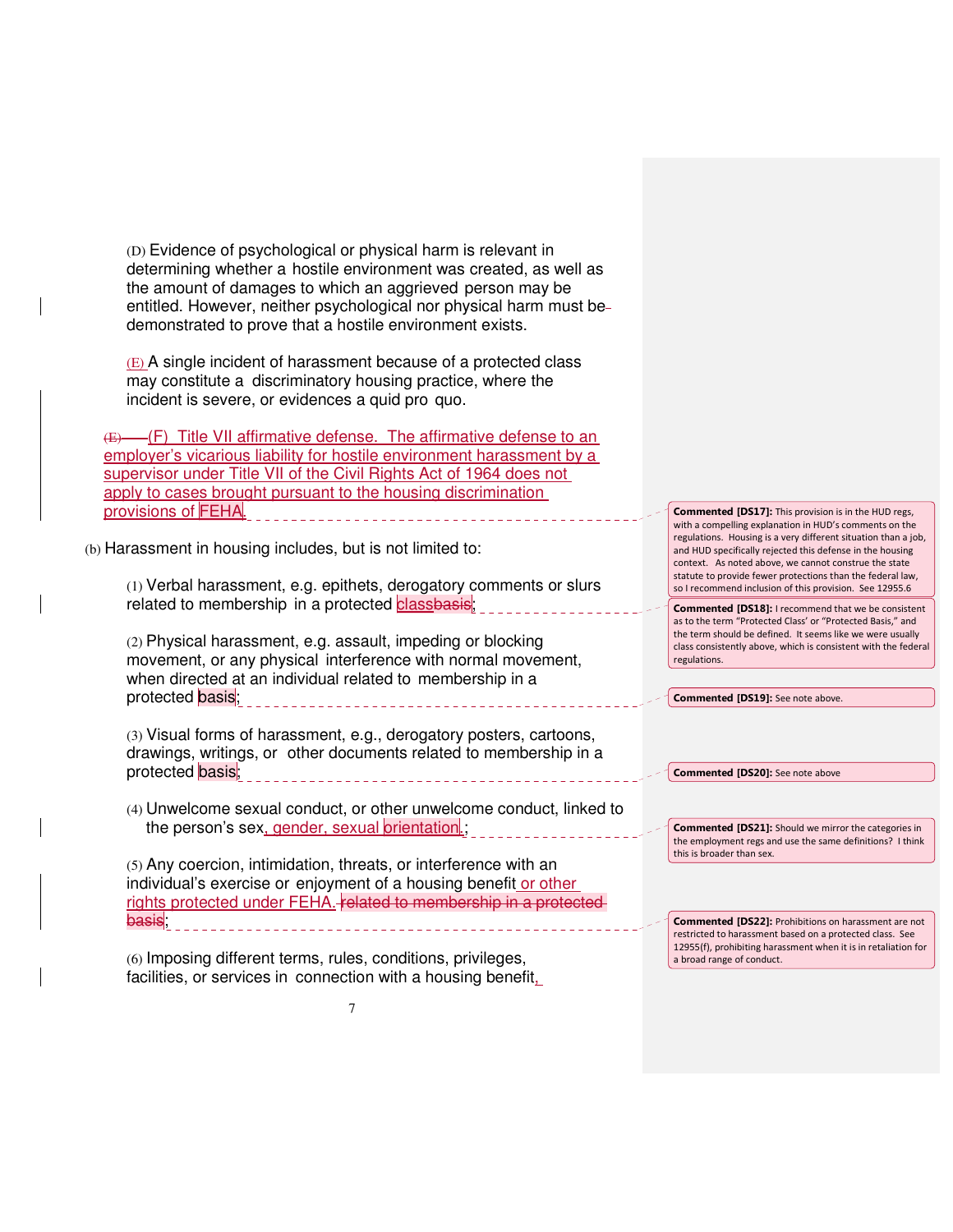service or accommodation related to membership in a protected basis; or

(7) Revealing private information about an individual, without their consent, to a third party related to membership in a protected basis.

Note: Authority cited: Section 12935(a), Government Code. Reference: Sections 12920, 12921, 12927, and 12955, Government Code.

## **§ 11098.6. Retaliation.**

(a) It shall be unlawful for any housing provider take adverse action against any person for engaging in a protected activity when the dominant purpose for the adverse action is retaliation.

(b) "Adverse action" includes, but is not limited to, harassment, eviction, a change in the terms and conditions, a denial or restrictions on a sale or financial transaction, a change in the provision of real-estate related services, or any other discrimination made unlawful by the **FEHA**.

 $(c)$  "Protected activity" includes, but is not limited to, opposition to  $\frac{10}{2}$ practices made unlawful under the FEHA, informing law enforcement agencies of practices believed unlawful under the

Commented [DS23]: See note above re class/basis.

Commented [DS24]: While I generally support some restrictions on this, I believe it is too broad unless we define "private information." Does it include providing information about the tenancy to the IRS as part of an owners' tax returns? Providing information to a census taker? Does it include credit information? think this is a useful addition, but the term "private information" would need to be defined and

more explanation is needed as to what third parties are permissible and which aren't, depending on the nature of the private information. Certainly medical information and

information about disability should be shared among housing management staff only on a "need to know basis and should not otherwise be shared. However, the language is broad an requires clarification.

Commented [DS25]: See my comments above about the use of this term. Retaliation is prohibited by lenders, government (land use), real estate brokers, etc. Also, I believe we need to elaborate on "dominant purpose" so that it we are not interpreting FEHA in a manner that is less protective than federal law.

Commented [DS26]: I recommend that all definitions go in the definition section, for ease of use and to prevent confusion by using similar terms differently in different parts of the regulations. I've suggested some changes to make it clear that it covers more than landlord tenant situations. Not sure I've captured it as broadly as possible.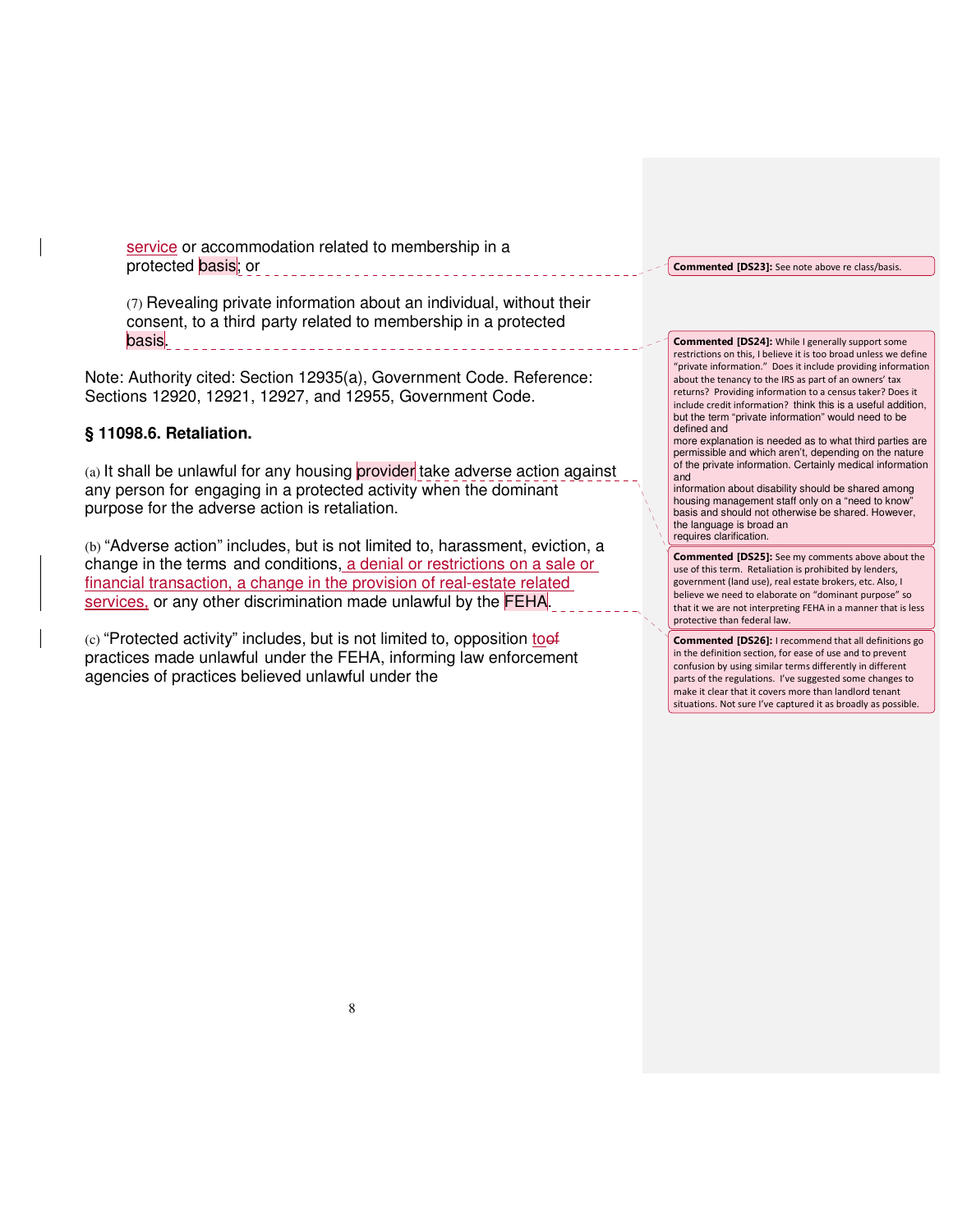FEHA or informing them of information related to protected basis, testifying or assisting in any proceeding regarding unlawful activity proceeding under FEHA, assertingon of rights protected by the FEHA or other state or federal laws., aiding or encouraging a person to exercise their rights under the FEHA, or making a request for a reasonable accommodation.

(d) "Dominant purpose" means a purpose that is a substantial motivating factor in the harassment, eviction, or other adverse actions challenged as retaliatory. A substantial factor motivating the adverse action is a factor that a reasonable person would consider to have contributed to the action. It must be more than a remote or trivial factor. It does not have to be the only cause of the adverse action.

Note: Authority cited: Section 12935(a), Government Code. Reference: **Sections** 12920, 12921, 12927, and 12955, Government Code; Harris v. City of Santa Monica (2013) 56 Cal.4th 203.

**Article 3.** [Reserved]

**Article 4. Disability**

## **§ 11098.23. Definitions.**

As used in this article, the following definition shall apply unless the context otherwise requires: \_\_\_\_\_\_\_\_\_\_\_\_\_\_\_\_\_\_\_\_\_\_\_\_\_\_\_\_\_\_\_\_\_

 $\left(a\right)$  "Assistive Assistance animal" means an animal that is used to assist support, or provide services to a necessary as a reasonable accommodation for a person with a disability-

 $(a)$ 

(1) Specific examples include, but are not limited to:

(A) "Guide dog," as defined at Civil Code section 54.1, trained to guide a blind or visually impaired person.

(B) "Signal dog," as defined at Civil Code section 54.1, or other animal trained to alert a deaf or hearing impaired person to sounds.

Commented [DS27]: 12955 (f) refers to testifying or assisting in "any proceeding under this part", not just proceedings regarding unlawful activity,

Commented [DS28]: I recommend that this definition go in the definition section. I know that case law has been developing around mixed motive situations. I am not sure if this definition is consistent with the federal law.

Commented [DS29]: As many of these terms are also used in other parts of the statute/regulation, I recommend that we put all definitions in the definition section at the beginning.

Commented [DS30]: The term used by HUD, DOj and others is "assistance animal"

Commented [DS31]: This definition is circular. I recommend we use the HUD definition - Animals that are used to assist, support, or provide services to persons with Disabilities. 24 CFR 5.303.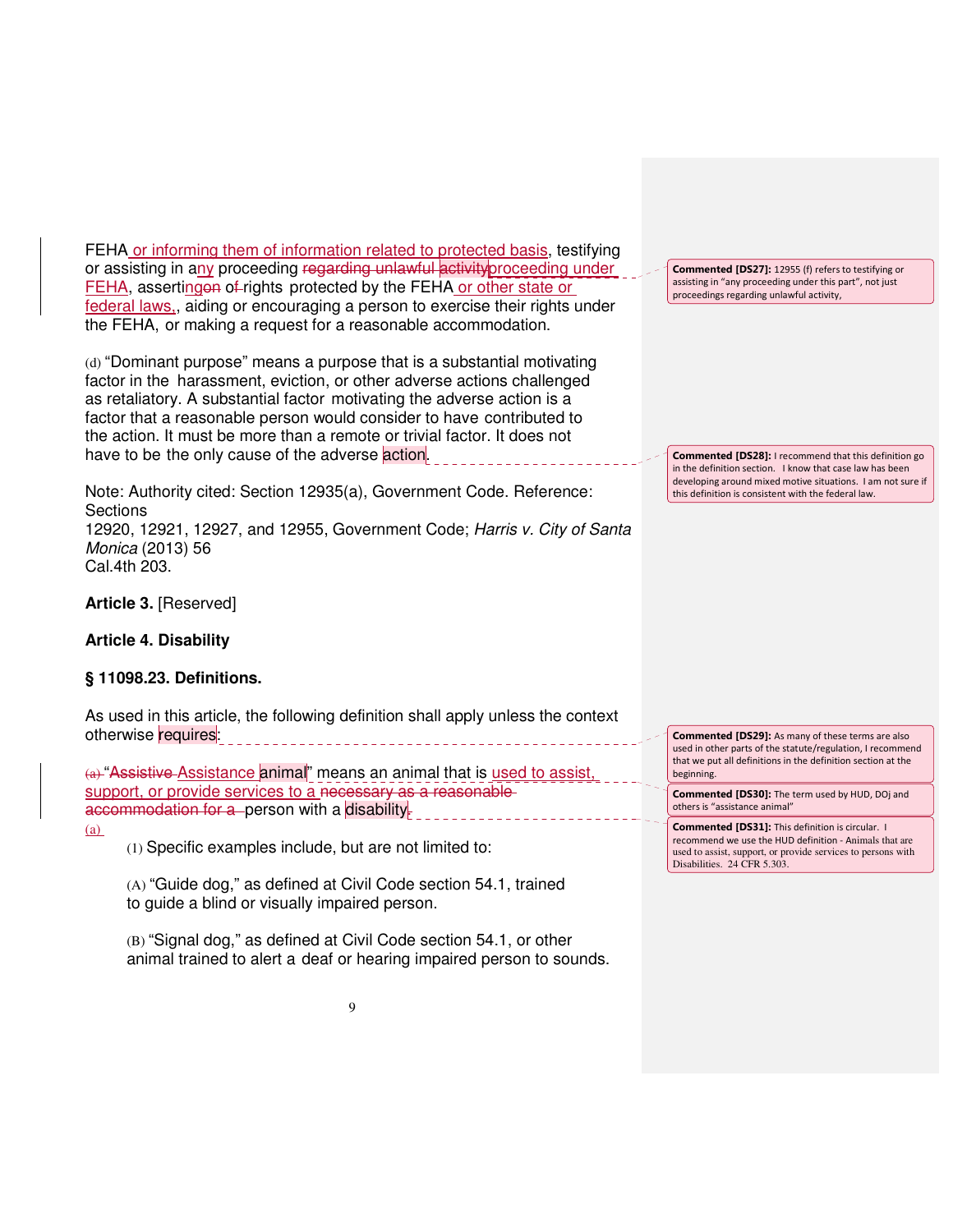(C) "Service dog," as defined at Civil Code section 54.1, or other animal individually trained to the requirements of a person with a disability.

(D) "Support dog" or other animal that provides emotional, cognitive, or other similar support to a person with a disability, including, but not limited to, people with mental health disabilities, traumatic brain injuries or mental disabilities, such as major depression-intellectual disabilities. A "support animal" may constitute a reasonable accommodation in certain circumstances. As in other contexts, whether a support animal constitutes a reasonable accommodationrequires an individualized analysis reached through the interactive process. (D)

(2) An assistanceive animal is not a pet. It is an animal that works, provides assistance, or performs tasks for the benefit of a person with a disability, or provides emotional support that alleviates one or more identified symptoms or effects of a person's disability.

Commented [DS32]: I recommend striking the discussion of what constitutes a reasonable accommodation from the definition, and putting in in the relevant section, for clarity.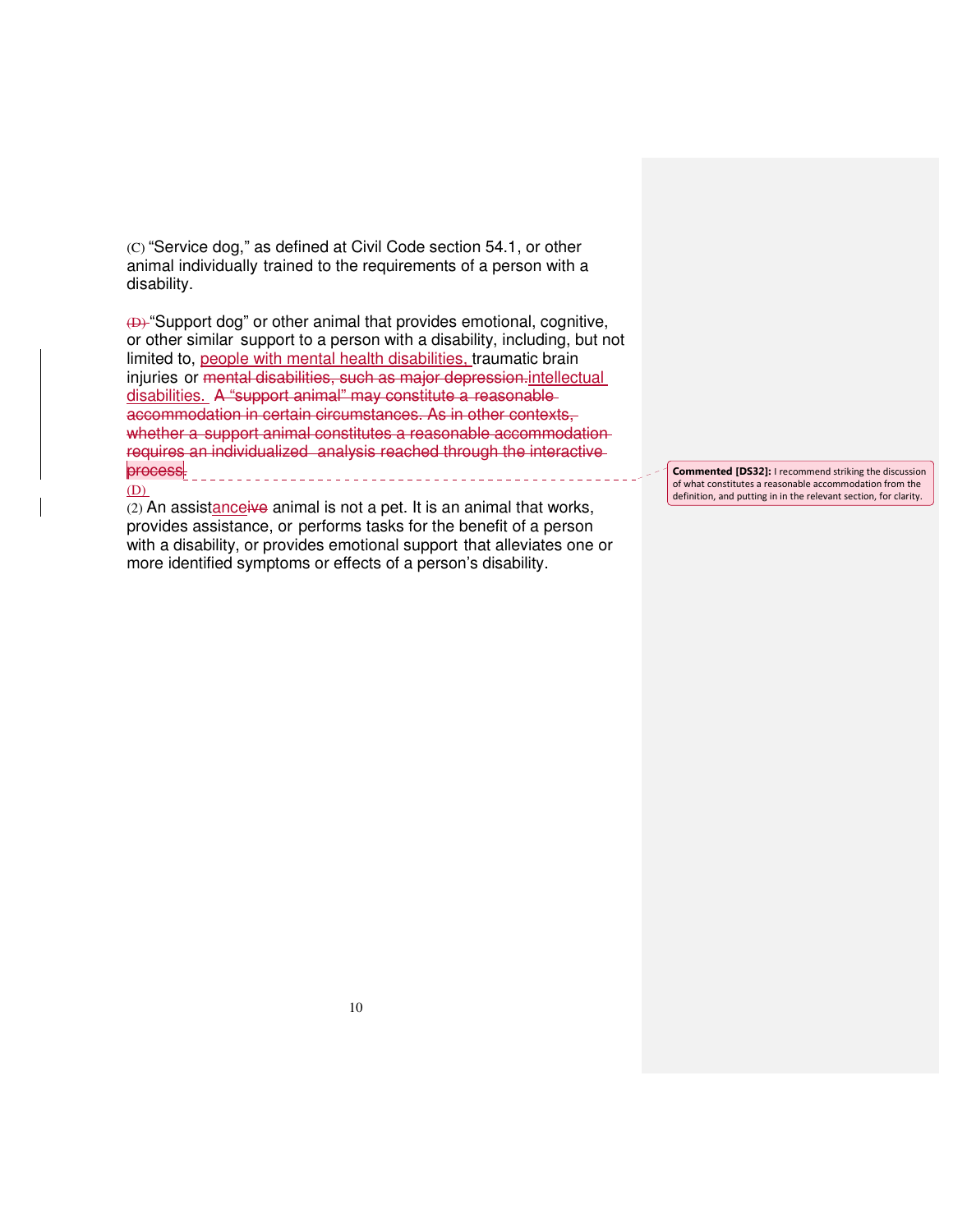Note: Authority cited: Section 12935(a), Government Code. Reference: Sections 12920, 12921, 12927, and 12955, Government Code; Auburn Woods I Homeowners Ass'n v. Fair Employment and Housing Com'n (2004) 121 Cal.App.4th 1578.

**§ 11098.24.** [Reserved]

**§ 11098.25.** [Reserved]

# **§ 11098.26. Reasonable Accommodations.**

(a) A housing provider person has an affirmative duty to make reasonable accommodations when such accommodations may be necessary to afford a person with a disability, or a person associated with a person with a disability, equal opportunities in they to use and enjoy a dwelling unit and public and common use areas; the sale, rental or availability of a dwelling and public and common use areas; the terms, conditions, or privileges of the sale or rental, or the provision of services or facilities in connection therewith; the availability, terms, or conditions of a residential real estaterelated transaction; or land use actions by government., . Such accommodations include, but are not limited to, exceptions to standard rules, policies, ordinances, statutes, regulations, practices, or services because of the person's disability.

(1) For example:

(A) A blind applicant for rental housing wants live in a dwelling unit with a seeing eye dog. The building has a no pets policy. It is a violation of this section for the owner or manager of the apartment complex to refuse to permit the applicant to live in the apartment with a seeing eye dog because, without the seeing eye dog, the blind person will not have an equal opportunity to use and enjoy a dwelling.

(B) Progress Gardens is a 300 unit apartment complex with 450 parking spaces which are available to tenants and guests of Progress Gardens on a first come first served basis. John applies for housing in Progress Gardens. John has a mobility disability and is unable to walk more than a short distance and therefore requests that a parking space near his unit be reserved for him so he will not

Commented [DS33]: We may wish to note that we are not addressing reasonable modifications yet.

Commented [DS34]: As noted above, this term is too restrictive, and reasonable accommodations are not limited to rental/sale of housing.

Commented [DS35]: There is current case law saying that people associated with people with disabilities may be entitled to accommodations as well.

Commented [DS36]: I recommend we define "public and common use areas"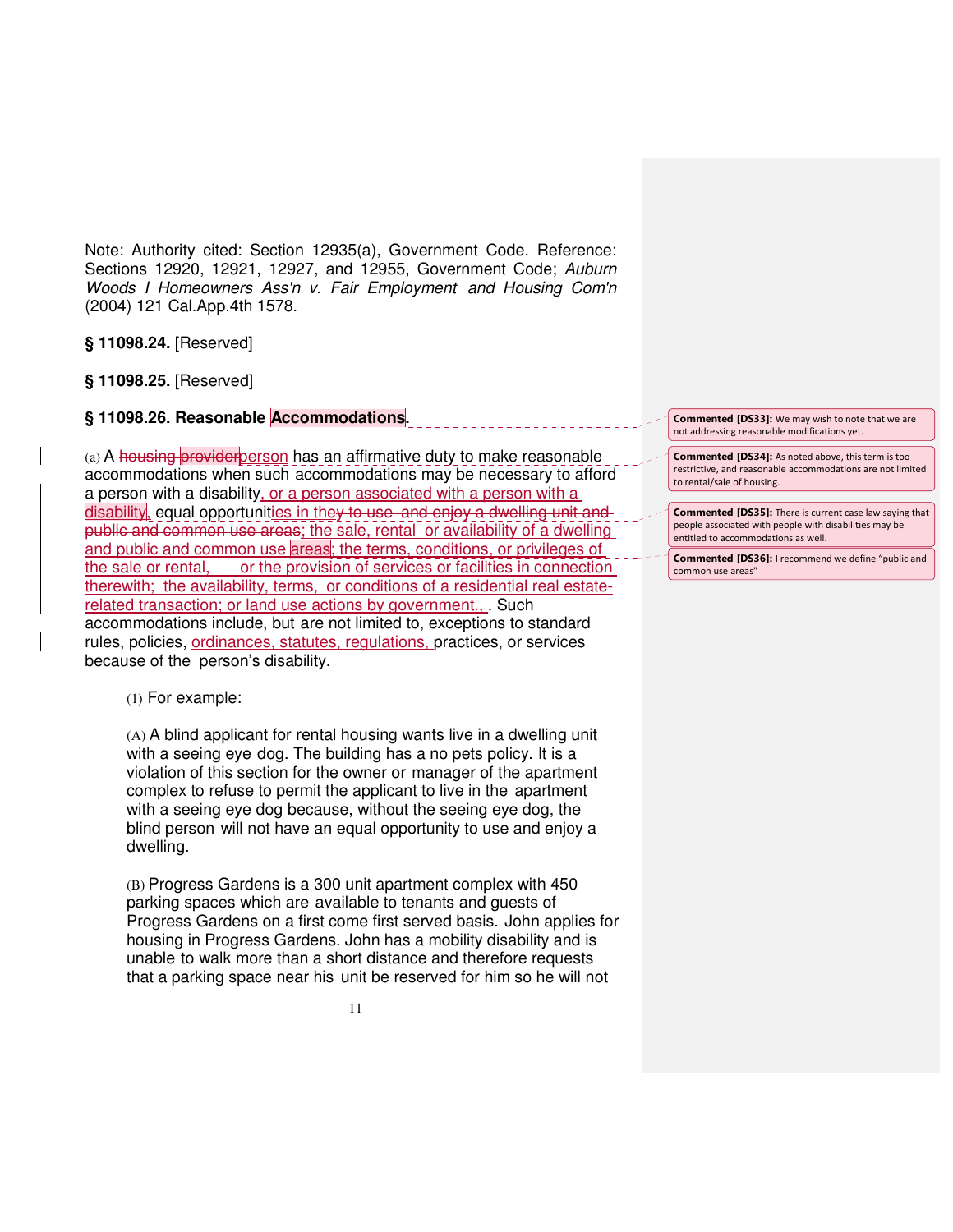have to walk very far to get to his apartment. It is a violation of this section for the owner or manager of Progress Gardens to refuse to make this accommodation. Without a reserved space, John might be unable to live in Progress Gardens at all or, when he has to park in a space far from his unit, might have great difficulty getting from his car to his apartment unit. The accommodation therefore is necessary to afford John an equal opportunity to use and enjoy a dwelling. The accommodation is reasonable because it is feasible and practical under the circumstances.

(C) A person with a mental health disability requests to her pay rent through a third-party payee rather than pay her rent directly from her checking account. <u> 1999 - Johann Barbara, mart</u>

(b) A housing provider person may only deny a requested accommodation if, after engaging in the interactive process as outlined in section 11098.29:

(1) The applicant or resident on person requesting the accommodation, or on whose behalf the accommodation was requested, is not a person with a disability;

(2) There is no disability-related need for the requested accommodation; or

Commented [DS37]: This is not the standard. Accommodations must be granted unless they are a) a fundamental alteration, or b) an undue burden.

Commented [DS38]: I recommend we add some examples in contexts other than rental housing, and even in the rental context, examples with guests, , etc. There are a number of types of disabilities that might require use of a third party payee.

Commented [DS39]: Again, this is too narrow, reasonable accommodations are available in a variety of settings.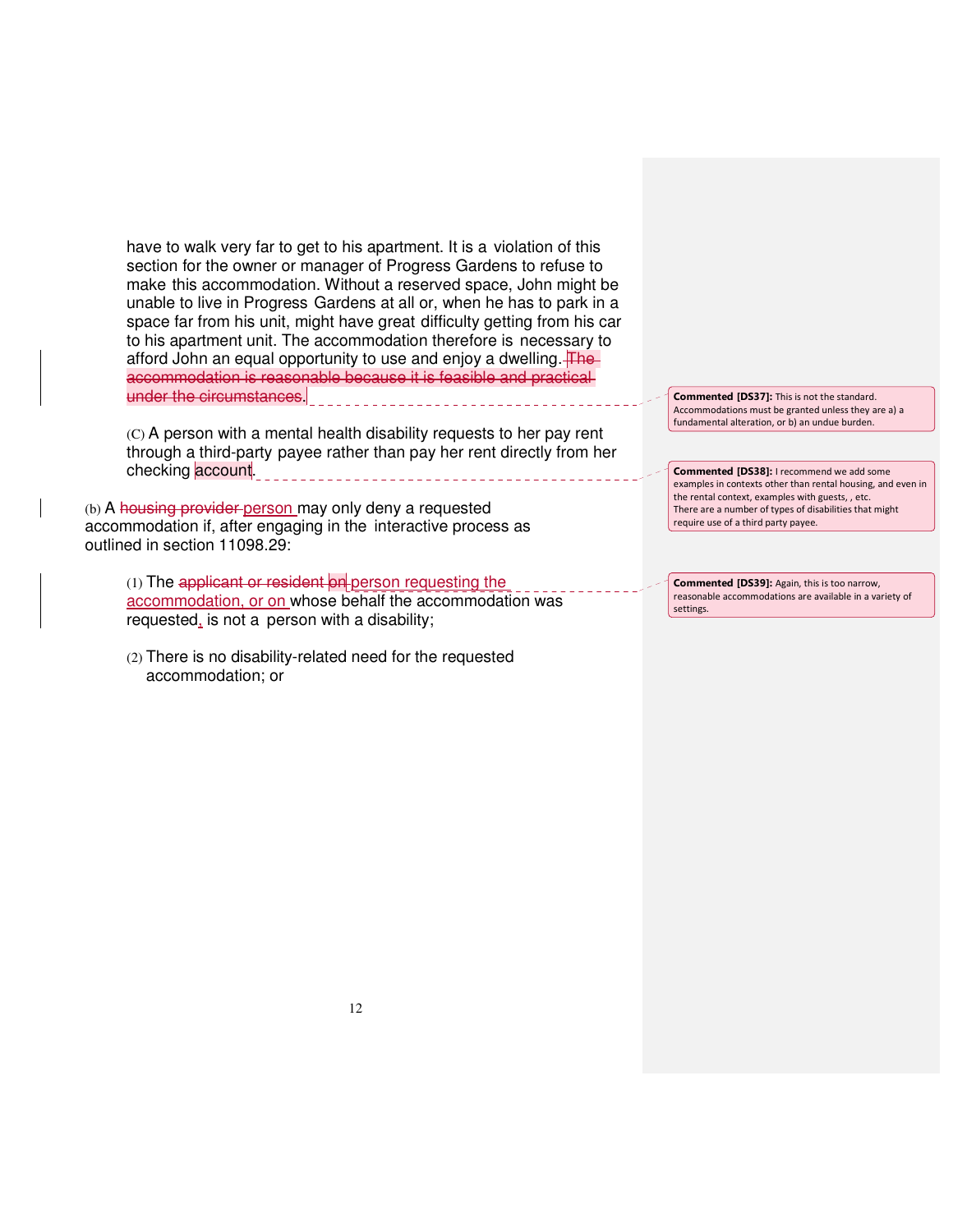(3) The accommodation is not reasonable, meaning it would impose an undue hardship as defined in section 11098.28.

Note: Authority cited: Section 12935(a), Government Code. Reference: Sections 12920, 12921, and 12955, Government Code; Auburn Woods I Homeowners Ass'n v. Fair Employment and Housing Com'n (2004) 121 Cal.App.4th 1578.

## **§ 11098.27. AssistiveAssistance Animals as a Reasonable Accommodation.**

(a) If the requested accommodation is for an assistanceive animal, the request may also be denied if:

(1) The specific assistanceive animal in question poses a direct threat to the health or safety of others that cannot be reduced or eliminated by another reasonable accommodation; or

(2) The specific assistanceive animal in question would cause substantial physical damage to the property of others that cannot be reduced or eliminated by another reasonable accommodation. Breed, size, and weight limitations may not be applied to an assista n c e ive animal.

(3) A determination that an assistanceive animal poses a direct threat of harm to others or would cause substantial physical damage to the property of others must be based on an individualized assessment that relies on objective evidence about the specific animal's actual conduct – not on mere speculation or fear about the types of harm or damage an animal may cause and not on evidence about harm or damage that other animals have caused. No species, breed, size, number, or other universal restrictions may be applied. The assessment of direct threat must consider:

(A) the nature, duration, and severity of the risk of injury;

(B) the probability that injury will actually occur; and

Commented [DS40]: This is not the correct legal standard. It conflates several terms. "Reasonableness" is not a defense. An accommodation must be granted unless it is either a) a fundamental alteration (i.e a tenant wants the landlord to pay for a live in aid, which is a fundamental change in what the landlord does, which is just provide housing) OR it is an "undue burden," which is either an undue financial or administrative burden when the entire resources of the owner or entity is considered.

Commented [DS41]: I recommend we add a section distinguishing between the right to have a service animal without an accommodation process, under related civil code statutes and in common and public areas which are also covered by the ADA. Particularly with service animals, the standard that DOJ set in the ADA context is that you can only ask 1) is it a service animal, and 2) what service does it provide. See also Civil Code Sections, which require a landlord to accept service animals (guide dogs) without an accommodation process. Support animals are not addressed by the ADA, except through an accommodation process.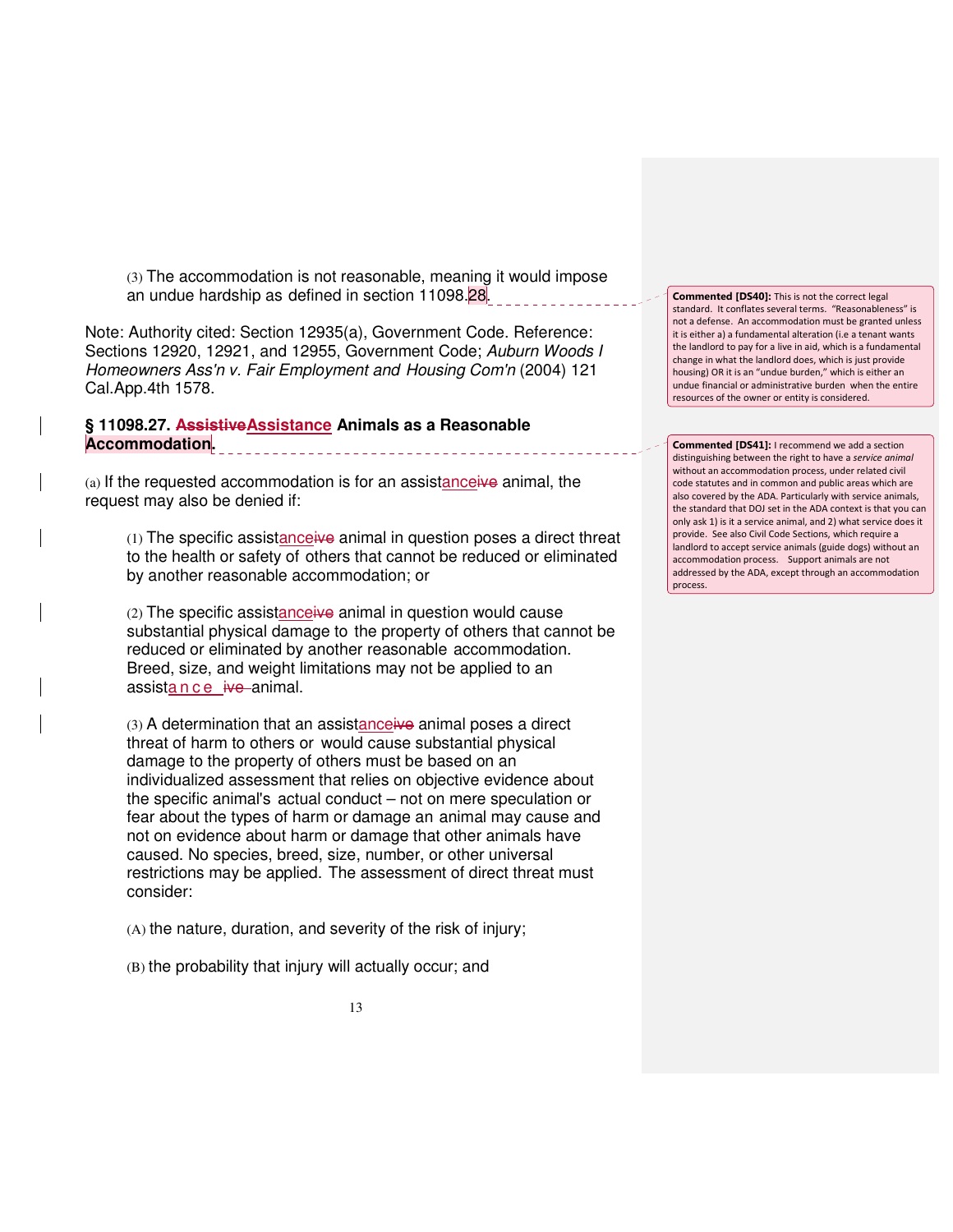(C) whether there are any reasonable accommodations that will eliminate the direct threat.

(b) A person who is granted accommodation of an assistanceive animal shall not be required to pay any pet fee, rent, or other additional fee, including additional security deposit or liability insurance, to have the animal in his or her residence. However, a person who is granted accommodation of an assistanceive animal may be required to cover the costs of repairs for damage the animal causes to the dwelling unit or the common areas, excluding reasonable wear and tear, if it is the **housing** provider's practice to assess such damages.

(c) Any state and local requirements regarding animals apply equally to assistiveassistance animals including, but not limited to, requirements that an animal be licensed, vaccinated, and/or sterilized. A housing provider is permitted to request verification that an assistiveassistance animal is in compliance with any applicable requirements

Commented [DS42]: Again, this is too narrow, does not address other fair housing contexts.

Commented [DS43]: Need to define more narrowly.

Commented [DS44]: I do not believe there is support for this in the law. Particularly with service animals, the standard that DOJ set in the ADA context is that you can only ask 1) is it a service animal, and 2) what service does it provide. See also Civil Code Sections, which require a landlord to accept service animals (guide dogs) without an accommodation process. there is no legal authority for an owner or landlord to ask about or require compliance with licensing rules, which are unrelated to direct threat issues. It is possible, although I haven't researched it, that compliance with vaccination laws (i.e. rabies shots) would be a permissible requirement in light of the direct threat analysis.

There is some law saying that assistance animals are not exempt form licensing requirements when those requirements are applied by local governments, but this does not give owners or individuals other than the licensing agencies the right to enquire about such licenses or require them.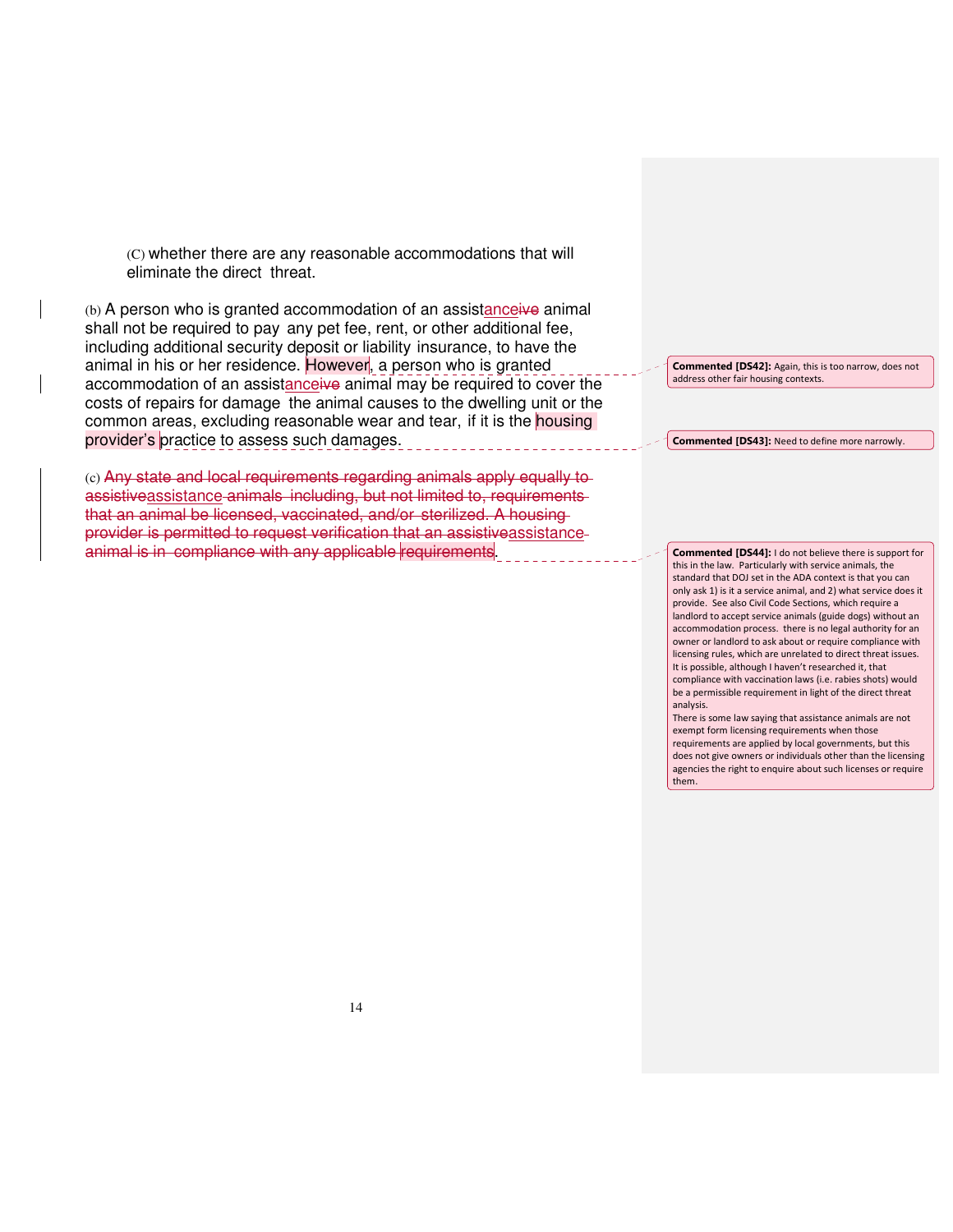(d) A housing provider may impose other reasonable conditions on an assistive assistance animal to ensure it is under the control of the applicant or resident. These conditions may not be more restrictive than those imposed upon other animals on the property.

(e) Invitees to the property shall be granted accommodation for assistiveassistance animals, in accordance with the restrictions above.

(f) If someone requests an accommodation, including, but not limited to, use of an assistive assistance animal, and the person's disability is not readily apparent, then the housing provider may require verification of disability pursuant to section XXX of these regulations.

(1) Similarly, if the disability is known but the disability-related need for the assistive assistance animal is not, the housing provider may ask the individual to provide documentation of the disability-related need for an assistiveassistance animal.

(g) A qualified health care provider, as defined in section 11098.30, have specific knowledge of the patient's medical condition based on anindividualized examination and not operate primarily to provide certifications for assistive animals.

 $(1)$  If medical information is provided by a qualified health careprovider who does not have specific knowledge based on an individualized examination and operates primarily to provide certifications for assistive animals, then the housing provider may request information verifying the need for an accommodation from a qualified health care provider and continue to engage in the interactive process.

Note: Authority cited: Section 12935(a), Government Code. Reference: Sections 12920, 12921, and 12955, Government Code; Auburn Woods I Homeowners Ass'n v. Fair Employment and Housing Com'n (2004) 121 Cal.App.4th 1578.

**§ 11098.28. Undue Hardship.**

Commented [DS45]: Different term?

Commented [DS46]: Define?

Commented [DS47]: See note above about a right to have service animals in common/public areas as of right, without an accommodations process.

through (g) are not unique to service animals and should be included in the reasonable accommodations section.

Commented [DS48]: The remaining provisions in (f)

Commented [DS49]: People who can document a disability are not limited to heatlh care providers. Health Care providers are a subset of people who can provide appropriate varication.

Commented [DS50]: I recognize the issue raised by online services, but I believe these provisions as drafted impose restrictions not warranted by law, and have a great deal of ambiguity about who they cover and their scope. If there is a question about the reliability of the documentation, the interactive process should be used to resolve the problem. For example, a doctors office might provide a verification based on records of many years, not a recent examination. A social worker would provide verification based on his/her experiences with the person with a disability, and would not have conducted an individualized exam, and may not know about the individual's general medical condition (which is very different that the individuals' disability.)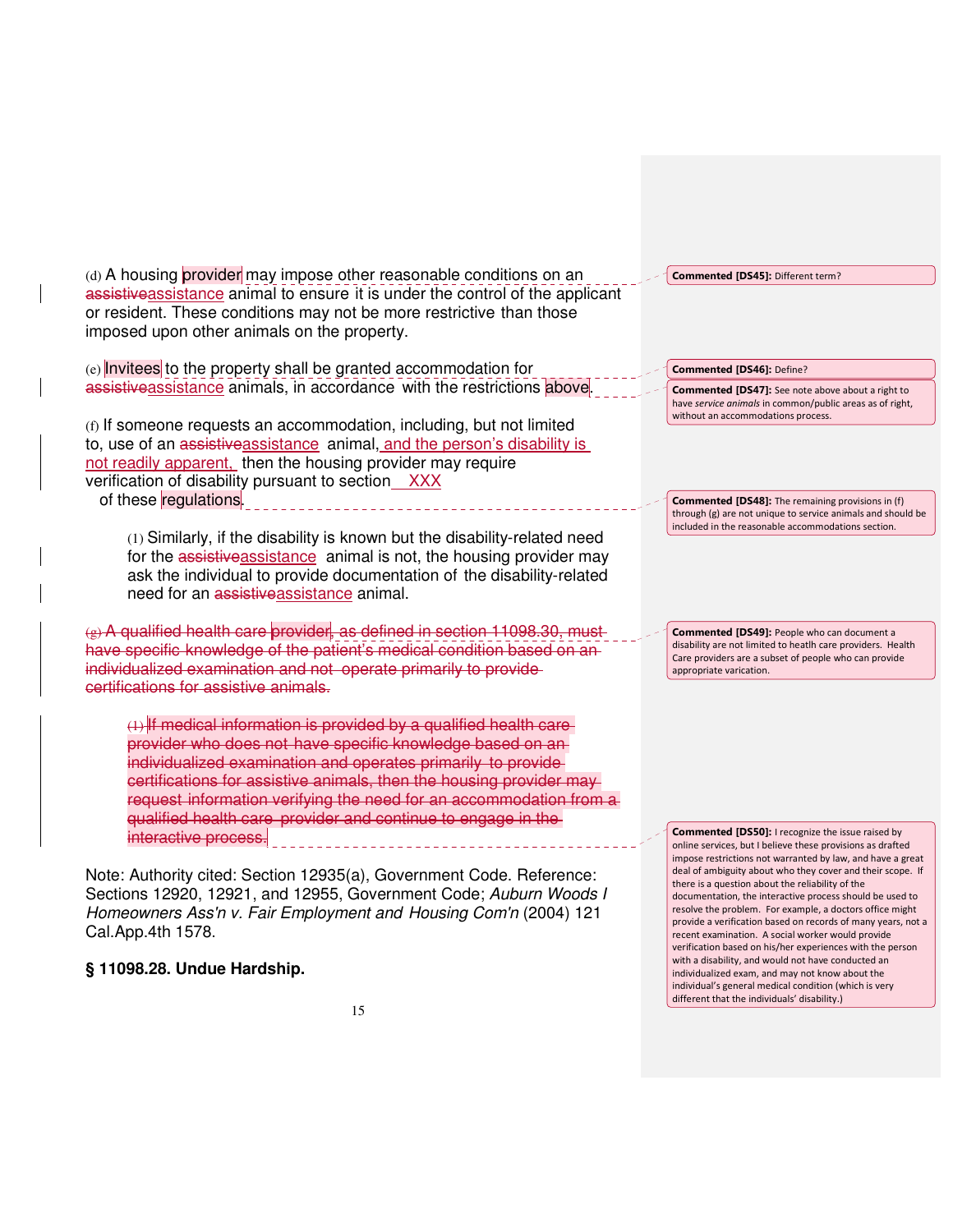(a) A housing provider may deny a requested accommodation as not reasonable if the accommodation would impose an undue hardship on the housing provider. An undue hardship would impose significant difficulty or expense or would constitute a fundamental alteration in the program or service. A fundamental alteration changes the essential nature of a provider's operations, such as shopping or cleaning for a resident. The determination of whether an accommodation poses undue hardship must be made on a case-by-case basis involving various factors including, but not limited to:

(1) the nature and cost of the requested accommodation;

(2) the financial resources of the housing provider;

Commented [DS51]: Undue burden and fundamental alteration are very different. I recommend that we put them in different sections. This section addresses undue burden. Many of these factors are inapplicable to a fundamental alteration defense, which requires a different analysis.

Commented [DS52]: Again, not limited to rentals.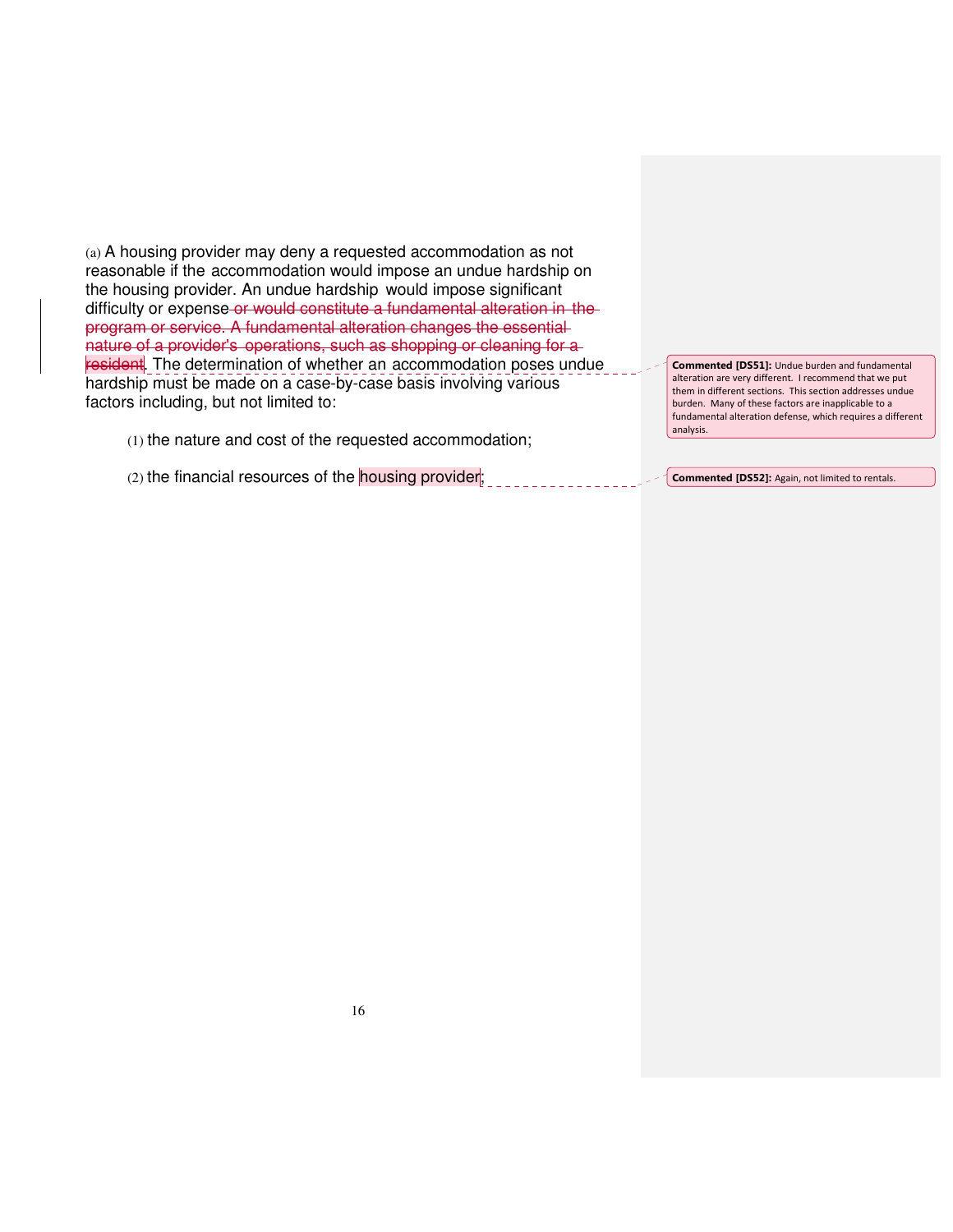(3) the benefits that the accommodation or modification would provide to the applicant or resident person with a disability;

(4) the availability of alternative accommodations or modifications that would effectively meet the applicant's or resident'srequestor's disability-related needs; and

(5) the existence of conflicting good faith requests for accommodations that cannot be reconciled through the interactive process.

 $(b)$  A housing provider cannot claim undue hardship based on the housing provider's or another resident's fears or prejudices toward the individual's disability, nor can undue hardship be based on the fact that provision of a reasonable accommodation or modification might be considered unfair by other individuals.

Note: Authority cited: Section 12935(a), Government Code. Reference: Sections 12920, 12921, and 12955, Government Code.

#### **§ 11098.29. The Interactive Process.**

(a) When needed to identify or implement an effective, reasonable accommodation for a person with a disability, FEHAthe law requires a timely, good faith, interactive process between a housing providerperson considering a request for accommodation and the person with a disability, or the individual's representative, who is requesting the **accommodation**.

(b) A housing providerperson considering an accommodation request may not require that the request for accommodation be made in a particular manner or at a particular time. A person makes a reasonable accommodation request whenever she makes clear to the housingprovider that she is requesting an exception, change, or adjustment to a rule, policy, practice, or service because of a disability, regardless of whether the phrase "reasonable accommodation" is used as part of the request. Adopting a formal procedure may aid persons with disabilities in making requests for reasonable accommodations or modifications and may make it easier to assess those requests and keep records of the considerations given the requests. However, a housing providerperson considering a request for accommodation may not refuse a request or

Commented [DS53]: I do not believe this is a legal ground for denying an accommodation. While the situation does occasionally arise, I do not believe this accurately or completely describes the appropriate respone.

Commented [DS54]: Term too narrow, both places in sentence.

Commented [DS55]: Again, these obligations are not limited to the landlord tenant context, and housing provider is a confusing term in this context, since as defined above it simply means any person. For example, lenders and local governments in the land use arena also have to make reasonable accommodations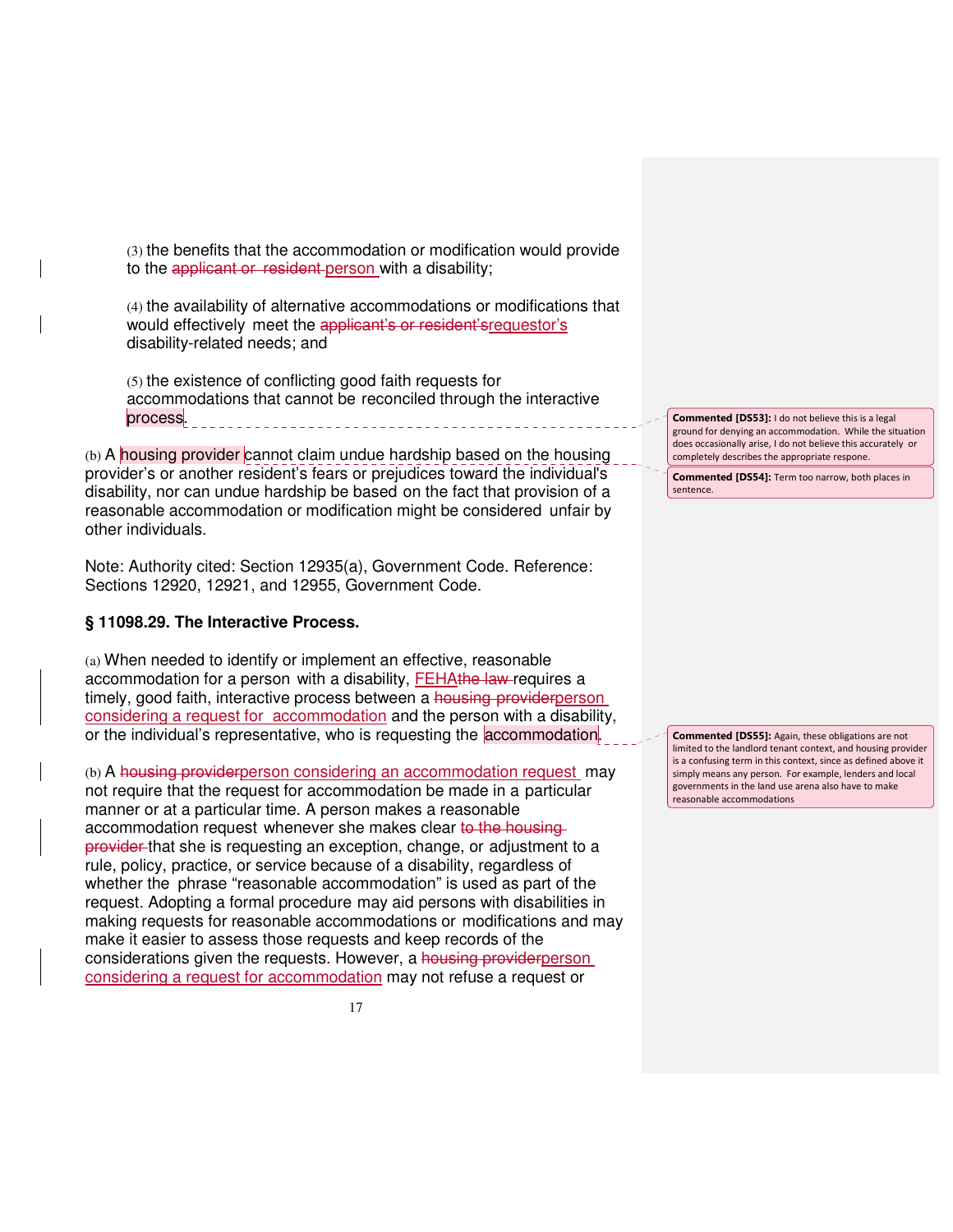refuse to engage in the interactive process because the requester did not use the housing provider's preferred forms or procedures or because the requester did not present sufficient proof of disability. A person responsible for responding to accommodation requests may assist someone in completing a form.

(c) The request for a reasonable accommodation or modification may be made by the applicant or resident with a disability, a family member, or someone else acting on behalf of the person with a disability.

(d) All parties to the interactive process must make reasonable efforts to participate in the interactive process in good faith. Direct communication between the housing providerperson considering the request for accommodation and person with a disability requesting the accommodation is not required, but any indirect communication must alert the resident or applicantperson with a disability that the housingprovider is considering

Commented [DS56]: See other notes about modifications

Commented [DS57]: This goes beyond the law, which does not impose specific obligations on the person requesting the accommodation.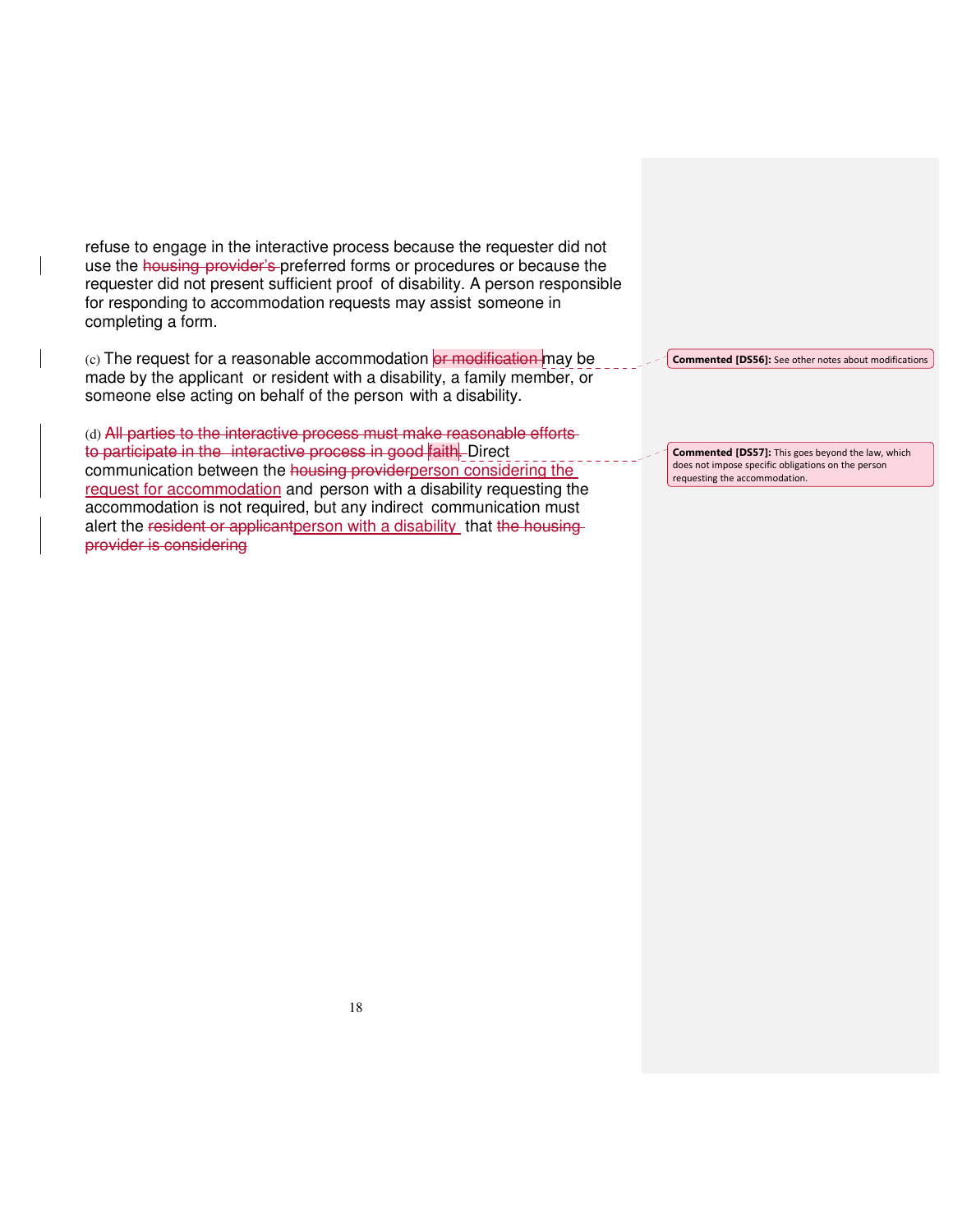various accommodations or modifications are being considered and that the resident or person requesting the accommodation has the right to participate in the discussion or interaction.

(e) The housing provider A person considering a request for accommodation must grant the request, or else must engage in the interactive process. upon receipt of a request for accommodation or modification. The time necessary to complete the interactive process depends on many factors, including, but not necessarily limited to, the nature of the accommodations or modifications under consideration and whether it is necessary to obtain supporting information if the need for the accommodation or modification is not obvious or known to the housing provider. Notwithstanding such variables, the duration of the process should not exceed thirty calendar days from the date of the start of the interactive process. Any delay by the housing provider person considering the request for accommodation beyond the thirty calendar day timeline in completing the interactive process establishes a rebuttable presumption that the person considering the request for accommodation housingprovider failed to engage in a good faith, interactive process. In some many cases, thirty calendars days may be unreasonable.

(f) When, after engaging in the interactive process, a person considering the request for accommodation housing provider refuses a requested accommodation because it is not reasonable, the person considering the request for accommodation housing provider must consider all alternative accommodations of which it is aware or that are brought to its attention by the applicant or resident. If an alternative accommodation would effectively meet the requester's disability- related needs and is not a fundamental alteration or undue burdenreasonable, the person considering the request for accommodation housing provider must grant it. In cases where the person considering the request for accommodation a housing provider believes that, while the accommodation requested by the applicant or resident is reasonable, there is an alternative accommodation that would be equally effective, the person considering the request for accommodation housing provider shouldmay discuss with the individual if she is willing to accept the alternative accommodation. However, a person with a disability is not obligated to accept an alternative accommodation if she believes the alternative accommodation will not meet her needs and her preferred accommodation is reasonable.

Commented [DS58]: See other notes re modifications.

Commented [DS59]: See other notes re modifications. Commented [DS60]: A request can simply be granted. The interactive process comes in only if it is not promptly granted.

Commented [DS61]: In many instances, 30 days is way too long, I am reluctant to identify it as a safe harbor. For example, an applicant for housing, or a person seeking a loan, is likely to lose the unit or the housing if the response takes 30 days. I think it is very rare for an interactive process to require that amount of time. Perhaps better to identify some criteria, rather than times?

Commented [DS62]: This is not the legal standard and no reference to the standard is needed here.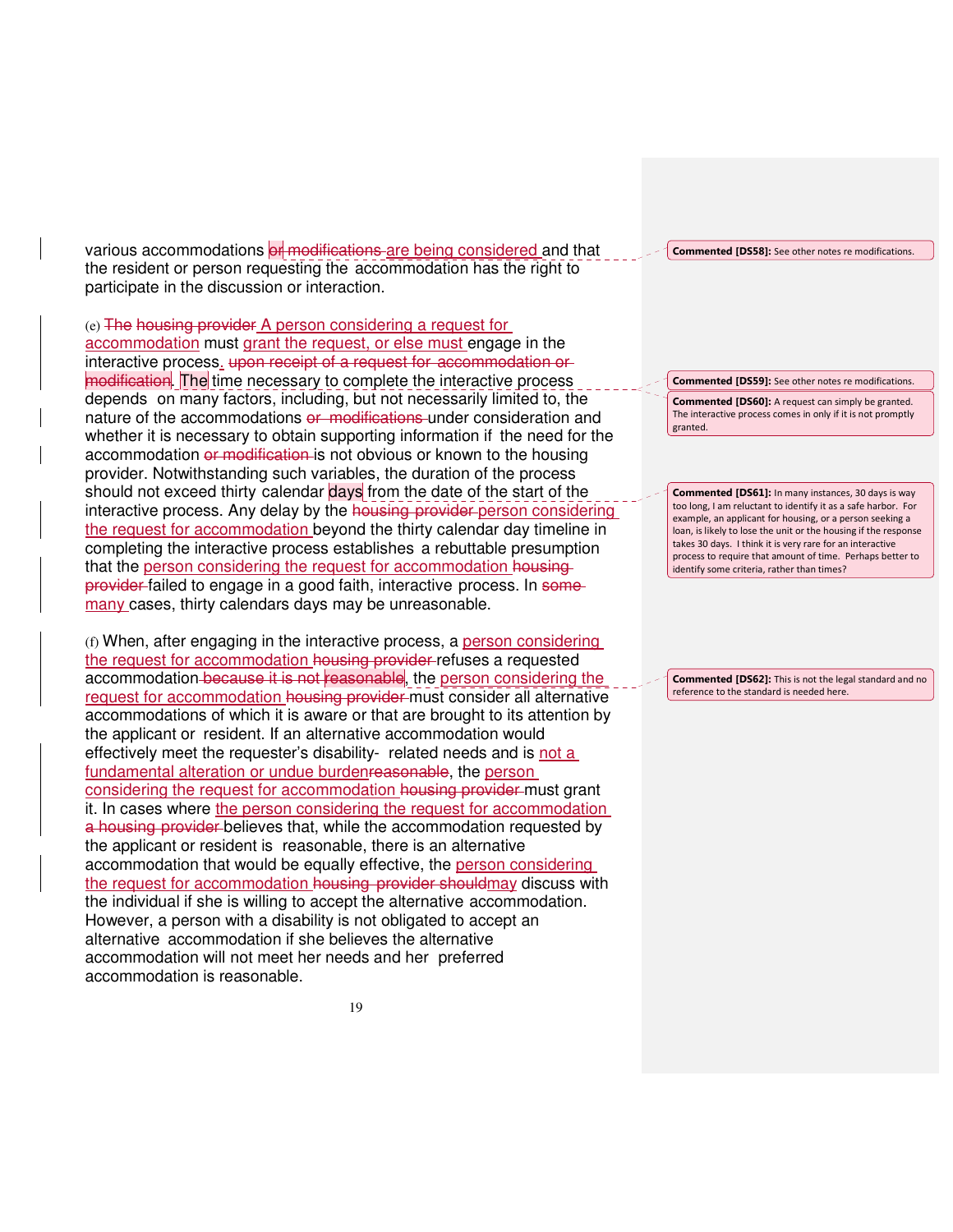Note: Authority cited: Section 12935(a), Government Code. Reference: Sections 12920, 12921, and 12955, Government Code; Auburn Woods I Homeowners Ass'n v. Fair Employment and Housing Com'n (2004) 121 Cal.App.4th 1578.

# **§ 11098.30. Proof of Disability.**

(a) A housing provider may not ask whether a person has a disability. If a person requests an accommodation, he or she need not a person to provide documentation showing the disability or disability-related need for an accommodation if the disability or disability-related need is readily apparent or already known to the provider.

(b) If the need for the requested accommodation or modification is not readily apparent, the housing provider may request that the applicant or resident provide documentation from a reliable third party who is in a position to know about the individual's disabilityqualified health care provider, as defined in subdivision (e) below, verifying that an accommodation or modification is necessary because the person has a disability and because the requested for accommodation or modification would afford the person with a disability equal opportunity to use and enjoy a dwelling.

(1) Neither Tthe person with the disability nor the individual providing verification is not required to reveal a particular diagnosis or produce medical records. The person with a disability or the verifier should provide only information about how the disability restricts or limits the resident person with a disability in one or more major life activities, as compared to most people in

Commented [DS63]: I recommend we make it clear, consistent with FEHA and federal law, that it is generally impermissible to enquire whether someone has a disability. However, if they ask for an accommodation, then the inquiry can be made as set out here.

Commented [DS64]: We have not addressed reasonable modifications yet, so I don't think we should include the reference here. Once we include a provision on modification, it would make sense to include this phrase.

Commented [DS65]: See comment below.

Commented [DS66]: See note above.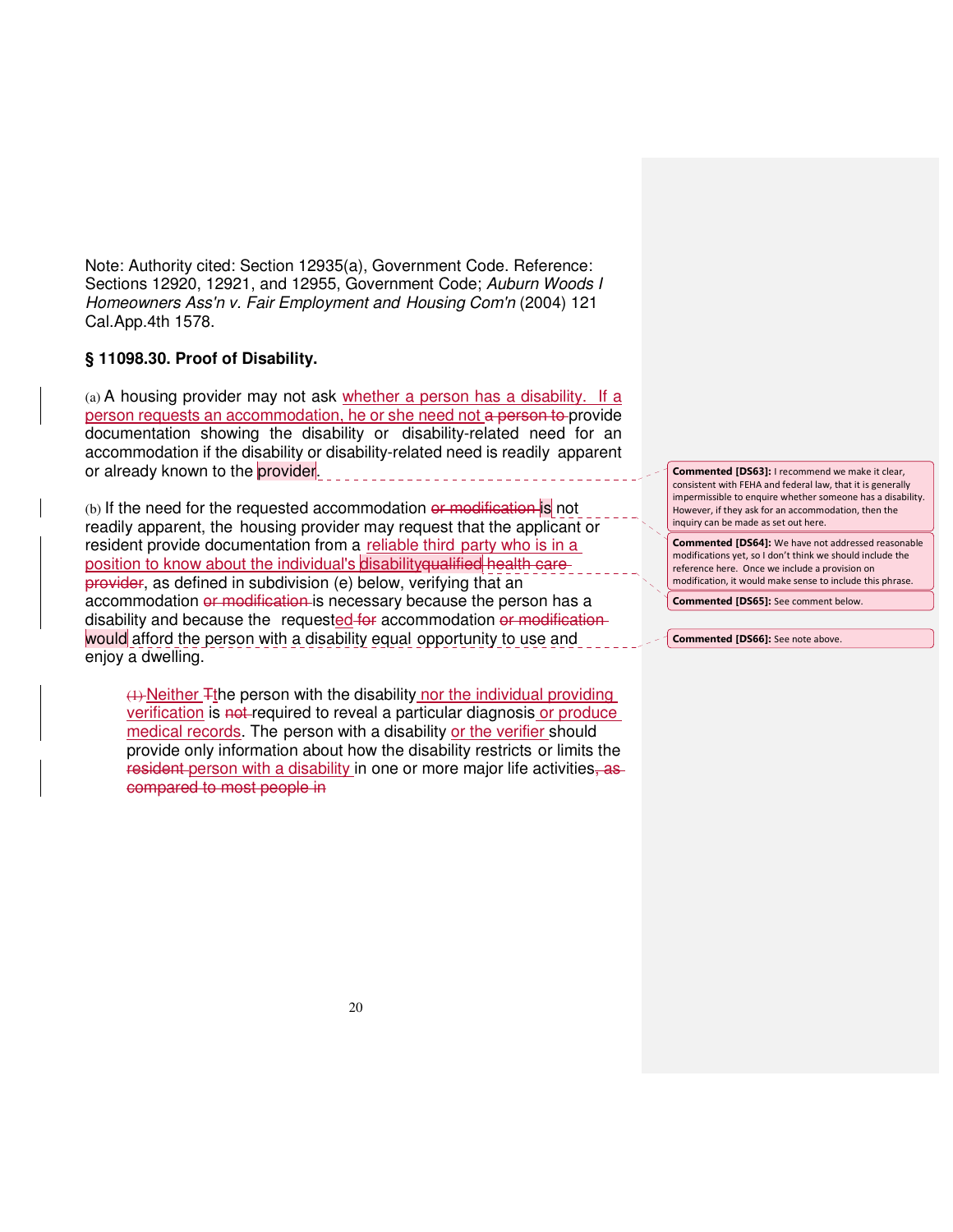(1) the general population, and how the requested accommodation will enable the resident to have an equal opportunity to use or enjoy the housing.

(c) All information concerning a person's disability, request for an accommodation, or medical verification or information must be kept confidential and must not be shared with other persons unless disclosure is required to either make or assess the decision to grant or deny the request for accommodation or modification, or disclosure is required by law.

(d) If the requested accommodation is for an assistiveassistance animal, the proof of disability must identify the specific species of animal needed for the reasonable accommodation.

(1) A reliable third party who is in a position to know about the individual's disability may be any of the following: .

(e)• A qualified health care provider, who can provide information verifying disability or the necessity of an accommodation or modification, includes, but is not limited to:

> $(1)$ • a medical or osteopathic doctor, physician, or surgeon, licensed in California or in another state or country, who directly treats or supervises the treatment of the applicant or resident; or

 $(2)$ • a marriage and family therapist or acupuncturist, licensed in California or in another state or country, or any other persons who meet the definition of "others capable of providing health care services" under FMLA and its implementing regulations that became effective March 8, 2013 (29 C.F.R. § 825.125), including podiatrists, dentists, clinical psychologists, optometrists, chiropractors, nurse practitioners, nurse midwives, clinical social workers, physician assistants; or

 $21$ (3)• a peer support group, a non-medical service agency, a social worker, or any reliable third party who is in a position to know about Commented [DS67]: Not the legal standard.

Commented [DS68]: I agree that confidentiality is very important and legally required. However, this section may need clarification as to who is required to keep the information confidential, and how broadly it can be shared. For example, the manager of a building, or the real estate office, may need to let certain staff or others know about the accommodation in order to effectively provide the accommodation.

Commented [DS69]: I recommend we rephrase this, in order to prevent confusion. It is very confusing to include "a peer support group, a non-medical service agency, a social worker, or any reliable third party" within the definition of a qualified health provider, since they are not.